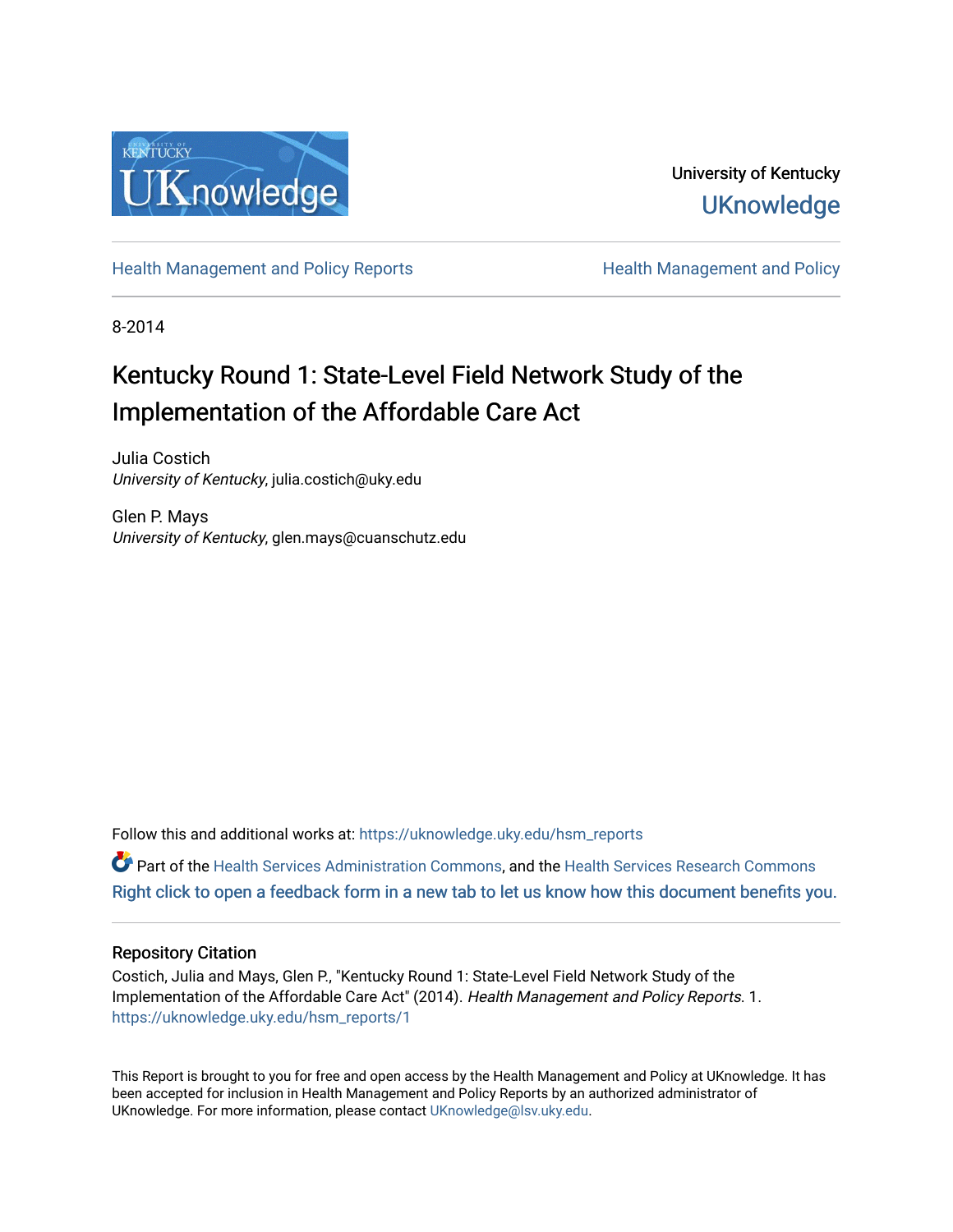

### THE NELSON A. **ROCKEFELLER INSTITUTE** OF GOVERNMENT



## **BROOKINGS**



*The Public Policy* **University of Pennsylvania** *State University* of Nezo York *of New York*

**411 State Street Albany, NY 12203-1003 (518) 443-5522**

*[www.rockinst.org](http://www.rockinst.org)*

## **MANAGING HEALTH REFORM**

# **KENTUCKY: ROUND 1**

**State-Level Field Network Study of the Implementation of the Affordable Care Act**

**August 2014**

**Rockefeller Institute of Government State University of New York**

**The Brookings Institution**

**Fels Institute of Government**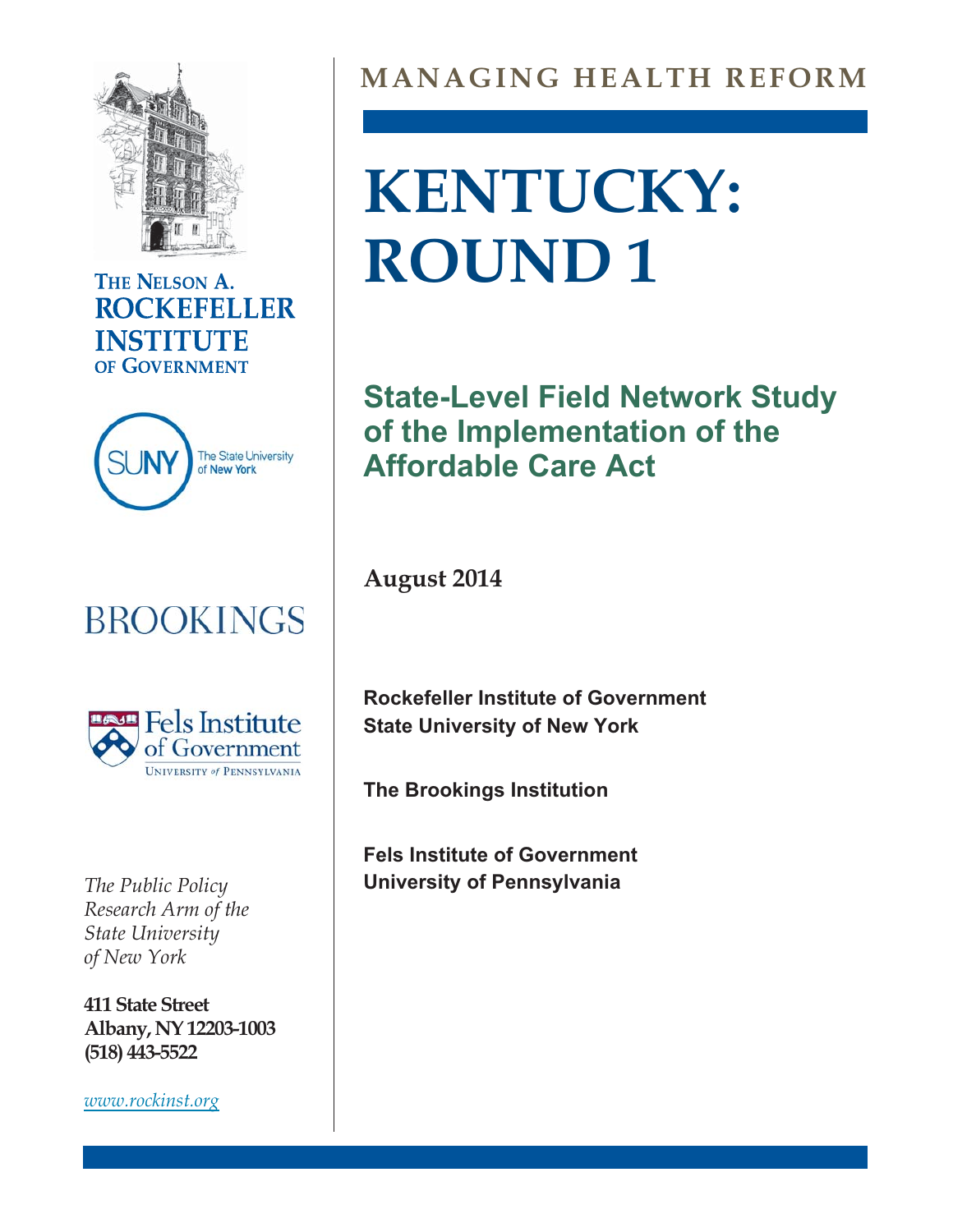#### **Field Research Associates**



**Julia Costich, Professor, University of Kentucky College of Public Health** julia.costich@uky.edu, (859) 257-6712

Julia Costich, JD, PhD, is a professor in the University of Kentucky College of Public Health. Her current research focuses on legal and policy issues in public health and health care, health reform, health information technology, and injury prevention. She served as department chair from 2005-12 and director of the Kentucky Injury Prevention and Research Center from 2003-10. Before joining the UK public health faculty in 1998, she administered academic medical programs, practiced health care law, and served as a policy specialist and administrator for state health care programs.

#### **Glen Mays, F. Douglas Scutchfield Endowed Professor of Health Services and Systems Research, University of Kentucky College of Public Health**



[glen.mays@uky.edu,](mailto:glen.mays@uky.edu) (859) 218-2029

Glen P. Mays, MPH, PhD, serves as the F. Douglas Scutchfield Endowed Professor of Health Services and Systems Research at the University of Kentucky College of Public Health. Dr. Mays' research centers on strategies for organizing and financing public health strategies, preventive care, and chronic disease management services, with a special focus on estimating the health and economic effects of these efforts. Currently, he directs the National Coordinating Center for Public Health Services and Systems Research funded by the Robert Wood Johnson Foundation.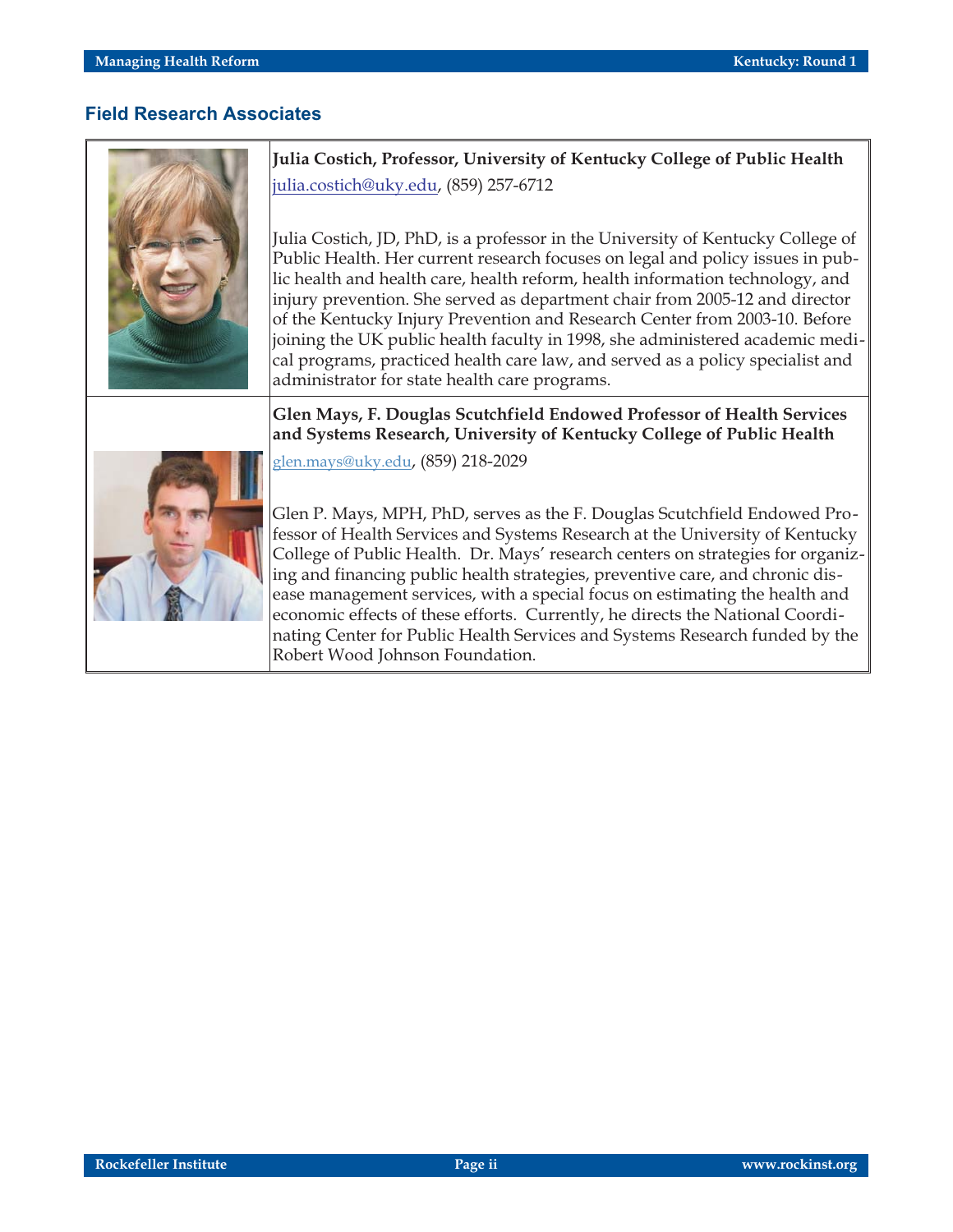## **Contents**

| 1.1 Decisions to Date $\dots \dots \dots \dots \dots \dots \dots \dots \dots \dots \dots$ |
|-------------------------------------------------------------------------------------------|
|                                                                                           |
|                                                                                           |
|                                                                                           |
| 2.2 Leadership - Who Governs? 2                                                           |
|                                                                                           |
| 2.4 Outreach and Consumer Education 3                                                     |
|                                                                                           |
| 2.6 Interagency and Intergovernmental Relations 4                                         |
| 2.7 QHP Availability and Program Articulation 4                                           |
| 2.8 Data Systems and Reporting 5                                                          |
| Part 3 - Supplement on Small Business Exchanges 6                                         |
| 3.1 Organization of Small Business Exchanges 6                                            |
|                                                                                           |
|                                                                                           |
| 4.2 Possible Management Changes and Their                                                 |
|                                                                                           |
|                                                                                           |
|                                                                                           |

## **KENTUCKY**

**ROUND 1**

**State-Level Field Network Study of the Implementation of the Affordable Care Act**

*August 2014*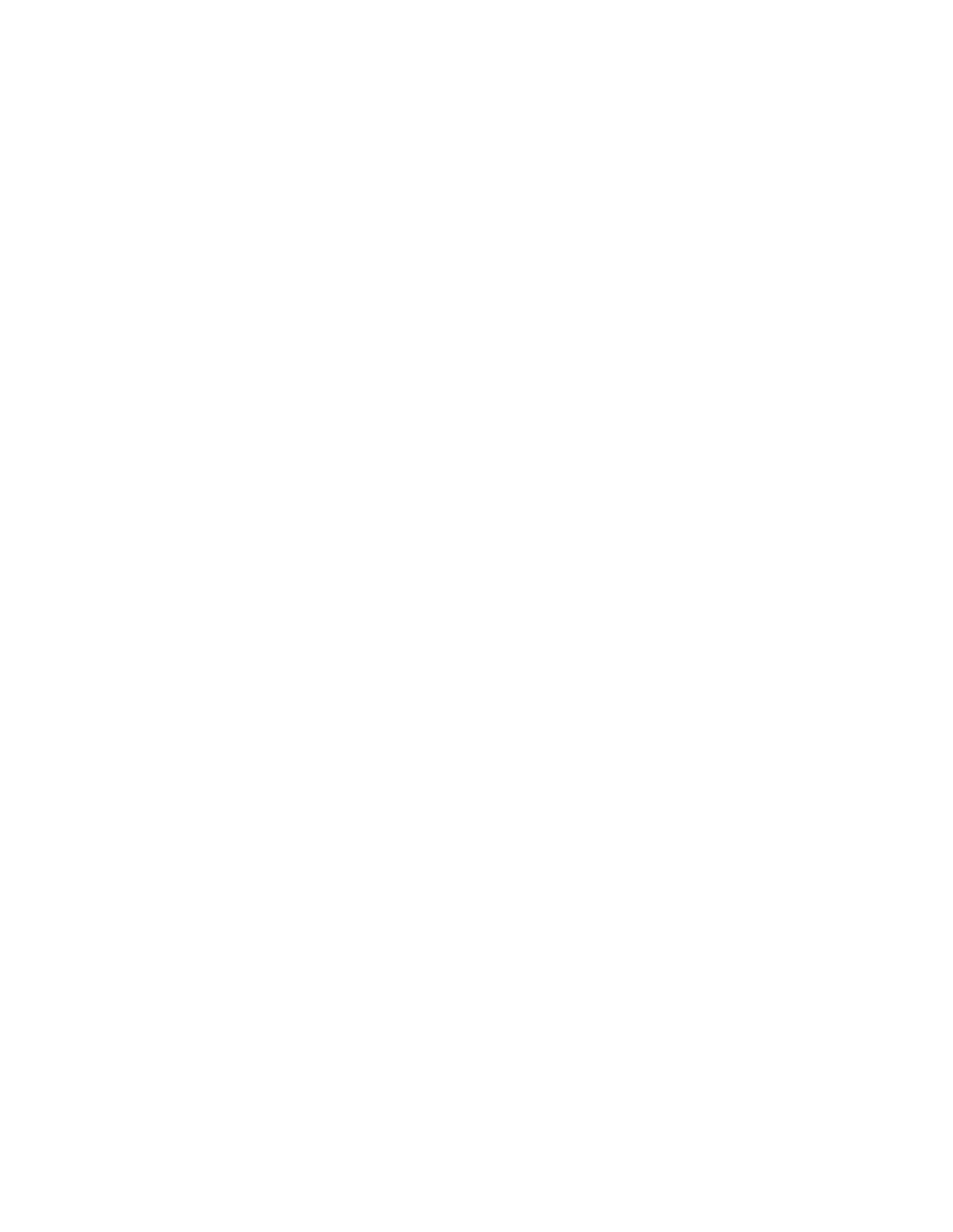

### THE NELSON A. **ROCKEFELLER INSTITUTE** OF GOVERNMENT

**State University of New York** 411 State Street Albany, New York 12203 (518) 443-5522 [www.rockinst.org](http://www.rockinst.org)

**Carl Hayden** Chair, Board of Overseers

**Thomas Gais** Director

**Robert Bullock** Deputy Director for **Operations** 

**Patricia Strach** Deputy Director for Research

**Michael Cooper** Director of Publications

**Michele Charbonneau** Staff Assistant for Publications



**Nancy L. Zimpher** Chancellor

## **MANAGING HEALTH REFORM**

# **KENTUCKY: ROUND 1**

**State-Level Field Network Study of the Implementation of the Affordable Care Act**

#### **Part 1 – Setting the State Context**

#### **1.1 Decisions to Date**

**Kentucky has taken the route of full Affordable Care Act** (ACA) implementation through a state-based health instance exchange and Medicaid expansion. Both decisions were implemented by executive branch action because of t (ACA) implementation through a state-based health insurance exchange and Medicaid expansion. Both decisions were implemented by executive branch action because of the clear understanding that the divided and conservative state legislature would never pass enabling legislation. The exchange was estab-lished by [Executive Order 2012-587](http://apps.sos.ky.gov/Executive/Journal/execjournalimages/2012-MISC-2012-0587-222943.pdf) on July 17, 2012,<sup>1</sup> while the Medicaid expansion was undertaken under the authority of KRS 205.520(3), which provides legislative authorization for the executive branch to "take advantage of all federal funds that may be available for medical assistance."

The lack of legislative authorization raises some concern about the durability of Kentucky's ACA implementation initiatives, but for the time being, the state's posture is one of total commitment. Governor Steve Beshear's [September 26, 2013, op-ed](http://www.nytimes.com/2013/09/27/opinion/my-state-needs-obamacare-now.html?_r=1&) in the *New York Times* sets out his position in unambiguous terms.2

The decision to proceed with a state-based exchange was supported by a [stakeholder survey](http://healthbenefitexchange.ky.gov/SiteCollectionDocuments/Stakeholder%20Report%202012.pdf) conducted in 2011, which showed strong support for state rather than federal control of the exchange from a wide range of sectors that included hospitals, physicians, business groups, and other provider groups.<sup>3</sup> The decision has been vociferously and persistently opposed, notably by tea party activists who heckled the secretary of the Cabinet for Health and Family Services at the initial public forum on exchange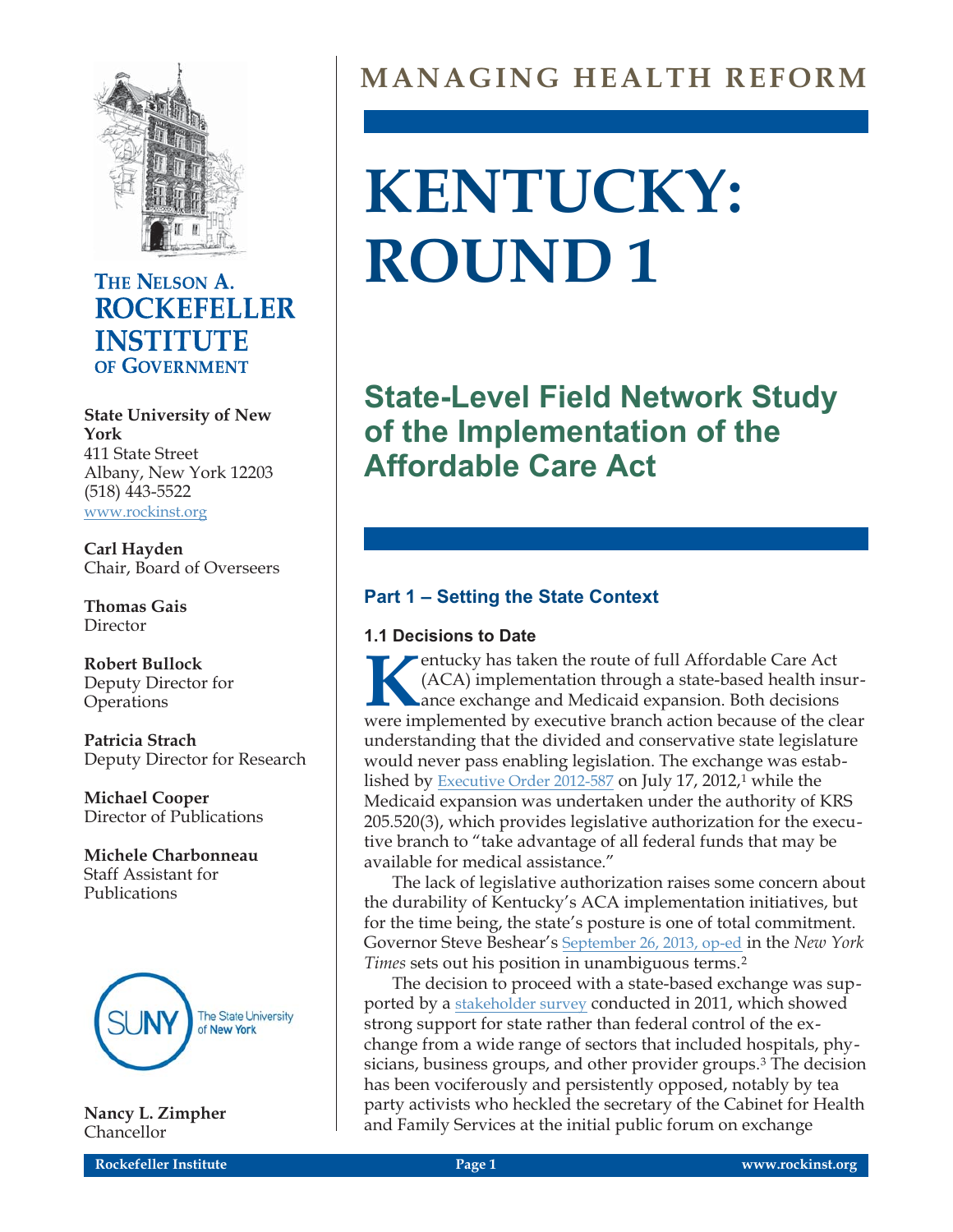implementation in May 2012 and continued to attend Advisory Board meetings in some numbers. The state tea party leader, David Adams, has brought suit on the matter; the litigation has been allowed to proceed, but the Franklin County Circuit Court declined to suspend exchange implementation [pending a final ruling](http://hr.cch.com/hld/adamsvkentucky1.pdf) in the matter.4 Medicaid coverage expansion has also been the subject of repeated criticism by Republican state legislators, not to mention the state's two prominent Republican senators, Rand Paul and Mitch McConnell, and most of its congressional delegation.

The exchange, formally known as the Kentucky Health Benefit Exchange (KHBE) and branded as  $k$ ynect,<sup>5</sup> is a state agency located within the Cabinet for Health and Family Services. Kentucky has received nearly \$250 million in federal funding for exchange planning and implementation, including a federal planning grant and additional funding for the development of information and enrollment systems.

The decision to expand Medicaid was announced in March 2013 after extensive data gathering and deliberation on the part of the Governor's Office and his advisors. As a Democratic governor in a conservative state with a high rate of poverty, Beshear was understandably challenged to balance the inevitable political backlash with the obvious benefit to low-income Kentuckians. Since the decision was announced, however, the Beshear administration has been fully supportive.

#### **1.2 Goal Alignment**

Kentucky's official actions are clearly in the affirming category.

#### **Part 2 – Implementation Tasks**

#### **2.1 Exchange Priorities**

The balance between timeliness and functionality in exchange implementation is a national challenge amply reflected in Kentucky's experience. While all the major areas of implementation have been given roughly equal priority, there have been delays in two — the process of contracting for statewide assister organizations and the announcement of Small Business Health Options (SHOP) issuers. In both cases, these delays are attributable to issues in the contracting process. In the first case, the call for proposals from prospective "kynectors" was reissued for three of the state's eight geographic regions, and awards were announced on November 1, 2013. In the second, negotiations with participating providers were incomplete at the time of the original deadline, but concluded well in advance of the October 1st rollout.

#### **2.2 Leadership – Who Governs?**

The Kentucky Health Benefit Exchange is governed by state officials who are responsible for its activities; the Board is only advisory and its input is not binding upon the exchange.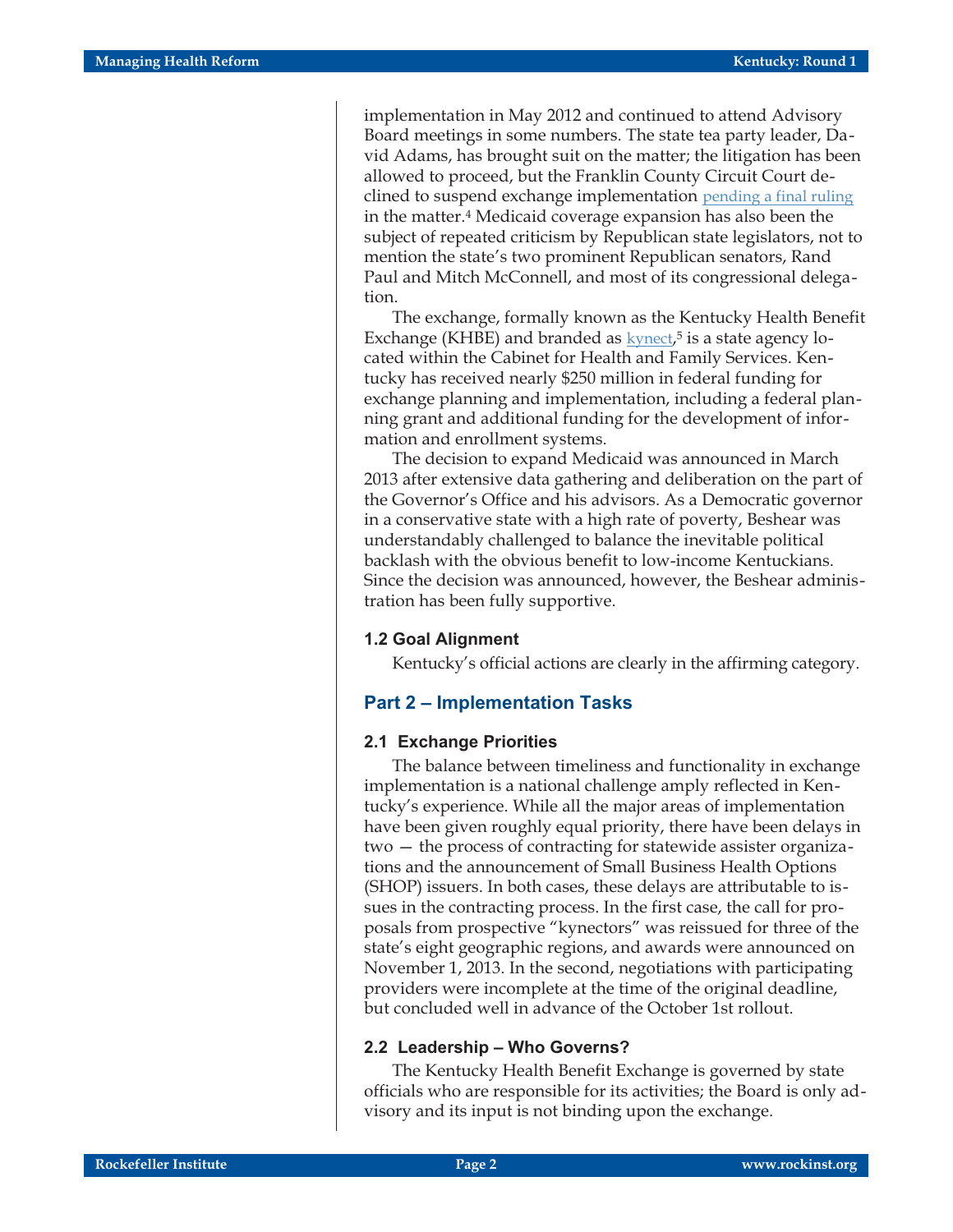The director, Carrie Banahan, is a career state official with extensive experience in both the Department of Insurance (DOI) and the Department for Medicaid Services (DMS). She was most recently director of the state Office of Health Policy (OHP) and Medicaid commissioner. The deputy director, William Nold, is an attorney and former DOI official.

#### **2.3 Staffing**

KHBE staff members have been drawn primarily from other state agencies and the pool of recent state retirees. An exception is the outreach and consumer education director, who is new to state government and has extensive experience in not-for-profit marketing. The experience of other staff members includes work in the state's Legislative Research Commission, OHP, DOI, and DMS. At least two are registered nurses, and another holds a doctoral degree in public policy.

#### **2.4 Outreach and Consumer Education**

Outreach and consumer education vehicles include organizational grants and contracts, training opportunities for certified application assisters, and extensive self-directed online aid. Billboards, media advertisements, and appearances at many civic events across the state have featured the distinctive [kynect](https://kyenroll.ky.gov/) [characters6](https://kyenroll.ky.gov/) and personal contact from both officials and "kynectors," the term used for the entire group of trained assisters. Development of the Kentucky outreach initiative was coordinated with input from the Outreach and Education Subcommittee of the Kentucky Health Benefit Exchange, including several rounds of testing and feedback.

#### **2.5 Navigational Assistance**

As of November 1, 2013, the exchange had awarded contracts for navigational assistance in all Medicaid regions. The grantees are the regional area development district in the greater Louisville area, the state primary care association in the Appalachian eastern part of the state (Medicaid region 8), and the state community action council association in the remaining six Medicaid regions.

Funding was also provided for several agencies of the Cabinet for Health and Family Services on the basis that they could build on established partnerships with local agencies, including the Department for Behavioral Health, Developmental and Intellectual Disabilities; the Commission for Children with Special Health Care Needs; the Family Resource and Youth Services Centers; the Department of Aging and Independent Living; and the Department for Public Health (DPH).

The limited amount of funding through the DPH is intended to support outreach and enrollment activities performed by staff of local and district health departments. Some state-local tensions have surfaced over the comparatively small amount of navigation funding directed to local health departments, given that the DPH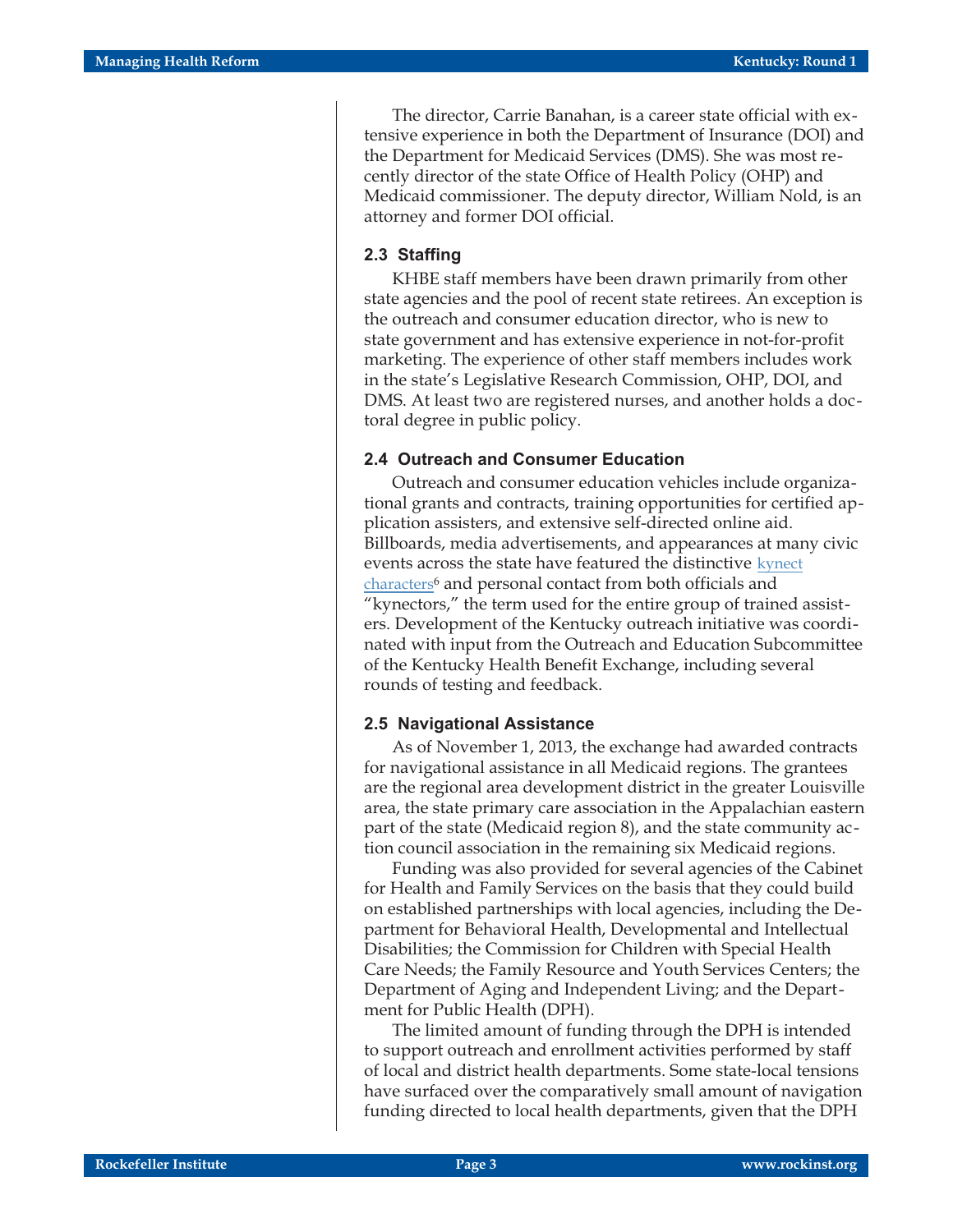previously instructed these departments not to apply for the much larger regional contracts to provide navigational assistance. Most local health departments in Kentucky are also ineligible for the federal outreach and enrollment funding made available to federally qualified health centers (FQHCs) from the ACA's Prevention and Public Health Fund (Prevention Fund).

The tensions expressed by local public health officials also reflect a more generalized disappointment with recent reductions in federal funding through the Prevention Fund, due in part to sequestration and in part to U.S. Department of Health and Human Services (HHS) decisions to divert federal Prevention Fund dollars from public health programs in order to support implementation of other ACA provisions (such as the FQHC outreach and enrollment effort). State officials generally have viewed local health departments as important components of the outreach and enrollment effort because of their ability to reach younger and healthier uninsured populations who may not have regular contact with the health care system (including FQHCs). Local officials express concern that these public health roles are becoming another "unfunded mandate" placed on local agencies by a state government that has reduced public health funding significantly in the wake of the 2008 economic recession.

#### **2.6 Interagency and Intergovernmental Relations**

As a state agency staffed primarily with veteran state employees, the Kentucky Health Benefit Exchange has close relationships with other state agencies, notably Medicaid and the state Department of Insurance. It has also been on excellent terms with the federal Center for Consumer Information and Insurance Oversight (CCIIO) throughout the development process, according to reports from staff at committee and advisory board meetings.

#### **2.7 QHP Availability and Program Articulation**

Kentucky's exchange follows the clearinghouse model and is not an active purchaser.

Three issuers are offering Qualified Health Plans (QHPs) in the nongroup exchange market. Humana coverage is currently limited to the greater Lexington, Louisville, and northern Ken-

| Table 1. Kynect's Individual Offerings |              |               |               |      |                 |       |  |  |  |  |
|----------------------------------------|--------------|---------------|---------------|------|-----------------|-------|--|--|--|--|
| <b>Issuer</b>                          | Catastrophic | <b>Bronze</b> | <b>Silver</b> | Gold | <b>Platinum</b> | Total |  |  |  |  |
| Anthem                                 |              | 5             | 4             |      | $\Omega$        | 11    |  |  |  |  |
| Anthem<br><b>OPM</b>                   |              | 0             |               |      | O               | 2     |  |  |  |  |
| $Co-Op$                                |              |               |               |      |                 | 5     |  |  |  |  |
| Humana                                 |              |               |               |      |                 | 20    |  |  |  |  |

tucky (suburban Cincinnati) areas. The other two nongroup issuers are the Kentucky Health Co-op and Anthem/Wellpoint. Anthem's federal plan (Anthem OPM) is also offered at the silver and gold levels (Table 1).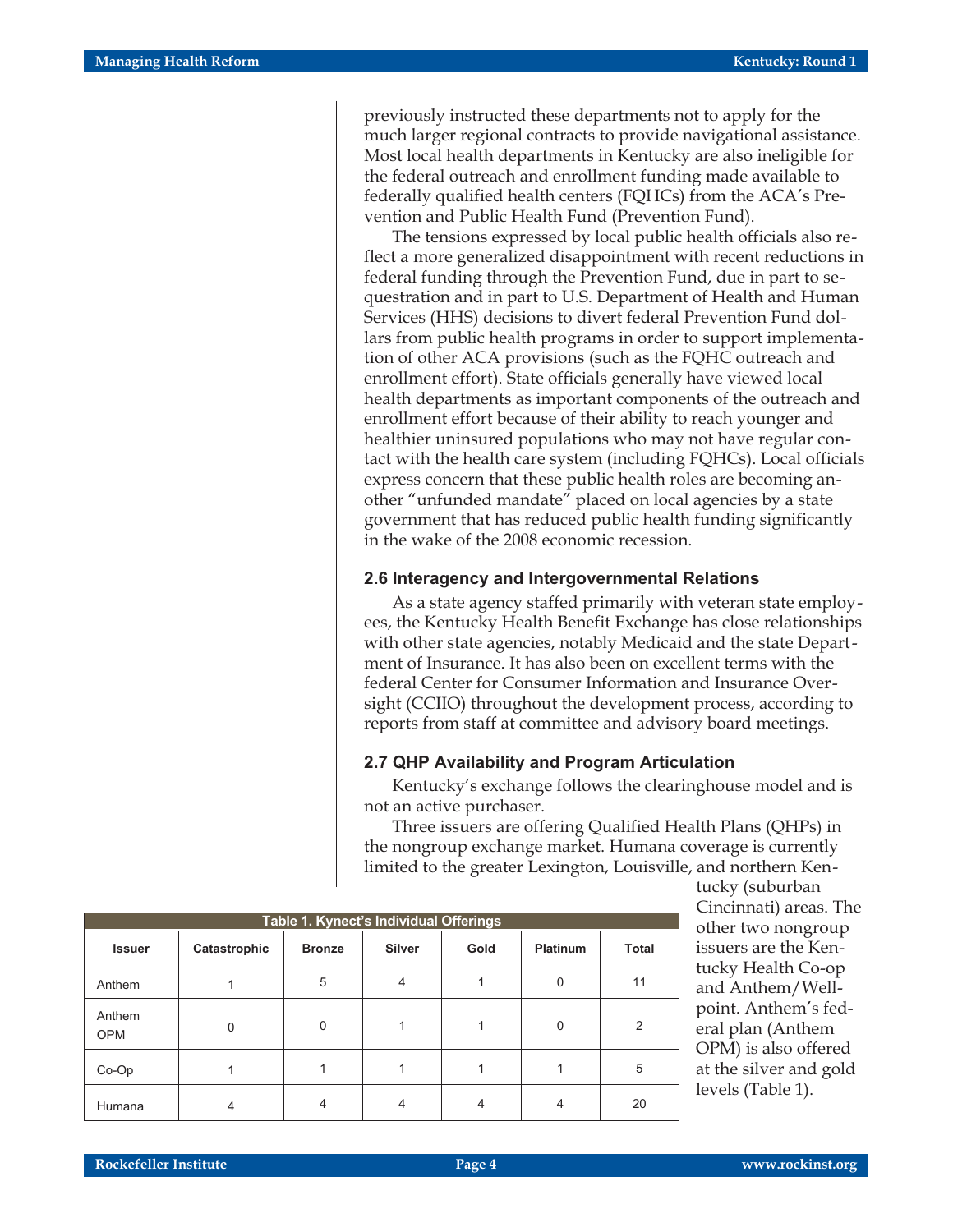| Table 2. Kynect's SHOP Offerings |               |                |               |                 |       |  |  |  |  |
|----------------------------------|---------------|----------------|---------------|-----------------|-------|--|--|--|--|
| <b>Issuer</b>                    | <b>Bronze</b> | <b>Silver</b>  | Gold          | <b>Platinum</b> | Total |  |  |  |  |
| Anthem                           | $\mathcal{P}$ | $\overline{2}$ | $\mathcal{P}$ | $\Omega$        | 6     |  |  |  |  |
| <b>Bluegrass</b>                 | $\mathcal{P}$ | 4              | 4             | 2               | 12    |  |  |  |  |
| Co-Op                            |               |                |               | 0               | 3     |  |  |  |  |
| United HealthCare                |               |                |               | 0               | 3     |  |  |  |  |

Four issuers are offering QHPs in the SHOP exchange: Anthem, the Kentucky Health Co-op, Bluegrass Family Health (limited to central Kentucky) and United Healthcare. At least three metal levels are offered by each issuer (Table 2).

Kentucky Medicaid is now primarily provided through publicly traded managed care organizations: WellCare, Humana, Coventry (now an Aetna subsidiary), and Anthem. The fifth managed care organization, Passport Health, is a not-for-profit entity sponsored by a state university medical center and other providers that has served the greater Louisville area since 1996 and is expanding to statewide coverage. Exchange applicants who qualify for Medicaid will have the opportunity to shop for coverage in the same general manner as the other exchange applicants.

Kentucky's Department for Medicaid Services is on track to implement an entirely new enrollment and eligibility system in December 2013, just in time for full articulation with the kynect system. This enormous project involves not only replacement of a system in its fourth decade of operation, but also alignment with Modified Adjusted Gross Income (MAGI) and other new eligibility standards.

#### **2.8 Data Systems and Reporting**

Exchange data systems seem to be functioning with fewer problems in Kentucky than in other states, although initial volume was very challenging and required temporary doubling of server capacity. Systems development was outsourced to Deloitte and its subcontractors. It is too early for a full assessment of functionality, but the user interface seems to be working. According to [state data](http://governor.ky.gov/healthierky/Pages/default.aspx)7 as of April 21, 2014, there had been some 1.5 million unique visitors to the kynect website, 886,502 had gone through the screening process, and 413,410 individuals had been enrolled, of whom 330,615 were in Medicaid coverage and 82,795 were in qualified health plans. Of the 1,605 small businesses that had initiated applications, 628 had completed them.

Some 839,398 calls had been managed by the call center, prompting the contractor to hire seventy-six additional staff. It is also noteworthy that 22,147 individuals were enrolled in stand-alone dental plans, and 52 percent of the enrollees were thirty-five years of age or younger

A separate data source, the [Kentucky Health Issues Poll](http://www.healthy-ky.org/news-events/newsroom/more-kentuckians-report-having-health-insurance),<sup>8</sup> reported an increase in the proportion of Kentuckians with employer-sponsored coverage from 37 percent to 44 percent, and a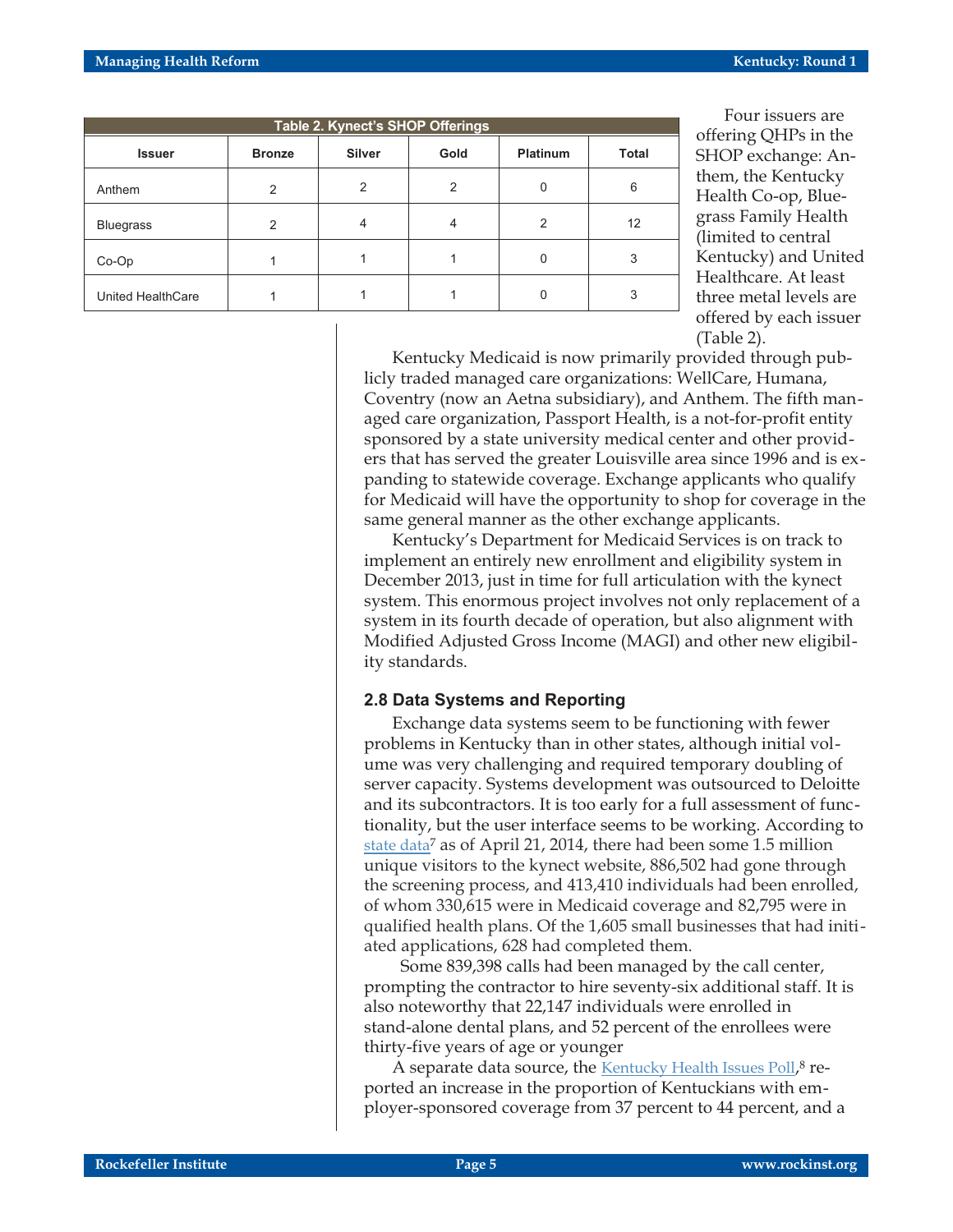decrease in the number reporting having been uninsured at some point in the preceding twelve months, from 41 percent to 33 percent. It is important to note that this survey was administered in October-November 2013, before exchange-based coverage began to take effect.

#### **Part 3 – Supplement on Small Business Exchanges**

#### **3.1. Organization of Small Business Exchanges**

Kentucky's SHOP exchange is separate from the nongroup exchange for the purposes of risk pooling and qualified health plan participation. Outreach is conducted by the same groups under contract for kynect outreach as a whole. Anecdotally, insurance agents and brokers are far more likely to interact with SHOP clients than with nongroup households seeking coverage.

As noted above, four issuers are offering QHPs in the SHOP exchange: Anthem, the Kentucky Health Co-op, Bluegrass Family Health (limited to central Kentucky), and United Healthcare. At least three metal levels are offered by each issuer. As of April 21, 2014, 628 small businesses had been approved to enroll their employees in qualified health plans.

#### **Part 4 – Summary Analysis**

Although Kentucky's implementation of the ACA is frequently named among the most successful in the country, the only major political figure apart from Beshear who has expressed stalwart support is the sole Democrat in the state's congressional delegation, John Yarmuth of Louisville. Even Secretary of State Alison Lundergan Grimes, the Democratic challenger to McConnell, steers clear of supporting President Obama's signature initiative. The reason, obviously, is that Kentucky trends strongly Republican, particularly in its large rural areas. President Obama is quite unpopular among Kentucky voters, so "Obamacare" is immediately tainted as a political issue, regardless of its success within the state. This problem is reflected in the tally of winners and losers to date, as well as the ambiguous future for Kentucky's ACA programs.

#### **4.1 Policy Implications**

Kentucky has a high rate of poverty, and low-wage workers are among the major winners in the state's successful ACA implementation. If conventional political wisdom holds, however, the large cohort of newly insured Kentuckians, particularly those newly eligible for Medicaid, cannot be relied upon to support pro-ACA candidates, if they make it to the polls at all. Kentuckians are disproportionately dependent upon transfer benefits, yet they generally vote against candidates who support government aid to the disadvantaged. Conversely, the small businessperson or self-employed worker whose health insurance premium increases under the new coverage requirements is probably among the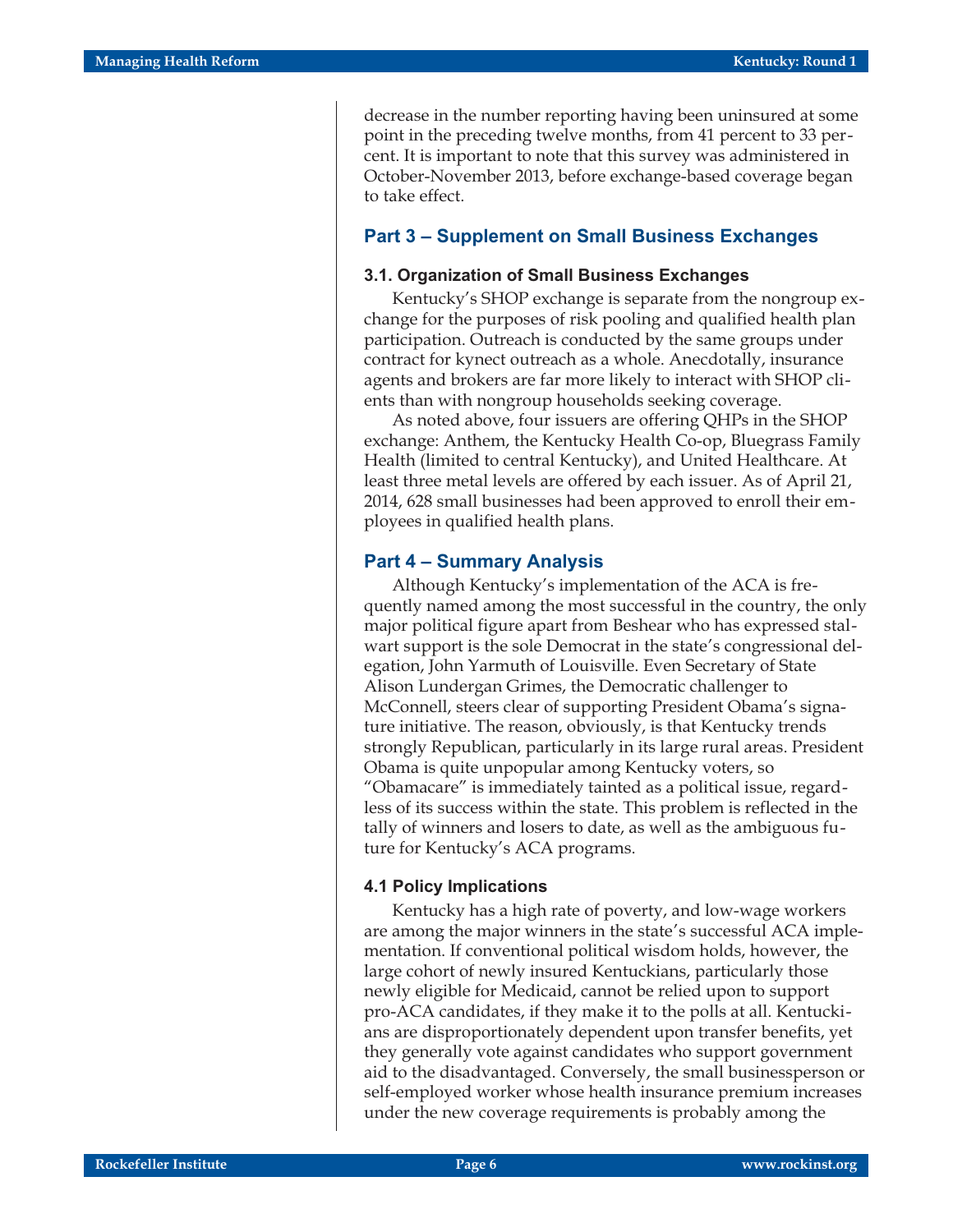typical middle class voting public. In addition, negative experiences with health care coverage are likely to be attributed to the ACA regardless of their actual origin, and given the complexity of the topic, misrepresentations may not be identified by the general public. Public education about health reform is a daunting task that is far from complete in Kentucky.

Some of the obvious winners, in addition to beneficiaries themselves, are large provider groups and insurance carriers, including the state's five Medicaid managed care organizations. Kentucky is seeing a slow but steady trend to health system consolidation. Larger provider groups have the resources and sophistication to take advantage of opportunities under the ACA, but smaller practices, hospitals, and other health care providers are increasingly challenged to avoid harm from new regulatory regimes.

The state's major insurance carriers have been active participants in ACA-related policy development and implementation, providing many hours of service on the KHBE advisory council and subcommittees. This donation of time and expertise is motivated, in part, by the clear understanding that successful implementation brings them tens of thousands of new health plan members, and that shaping systems to minimize market disruption will avoid excessive administrative costs.

Trade associations for which health insurance commissions are a major income stream will lose considerable revenue under the ACA. The medical loss ratio requirements of the ACA will reduce their commission revenue and threaten the viability of health insurance as a line of business for them. Trade associations have substantial political clout in Kentucky because they represent locally prominent interests across the entire state, with connections to most state senators and representatives. Again, these local automobile dealerships, Farm Bureau members, oil and gas vendors, building contractors, and other trade association constituents are mostly Republicans and would oppose the ACA's coverage mandates even in the absence of fiscal impact on the association itself.

The Governor's Office recently estimated that the ACA will produce nearly \$167 million in savings for the state budget over the next biennial budget cycle by generating new federal Medicaid funding for services provided by local health departments and community mental health centers that were previously supported by state outlays. These projected savings allowed the governor's budget proposal to exempt many public health and mental health programs from another round of budget cuts that will apply to most other state programs in FY 2015-16. These projected savings have also allowed the governor to propose targeted expansions in state spending for oral health and cancer screening programs, particularly for population groups that remain without insurance coverage for these services.